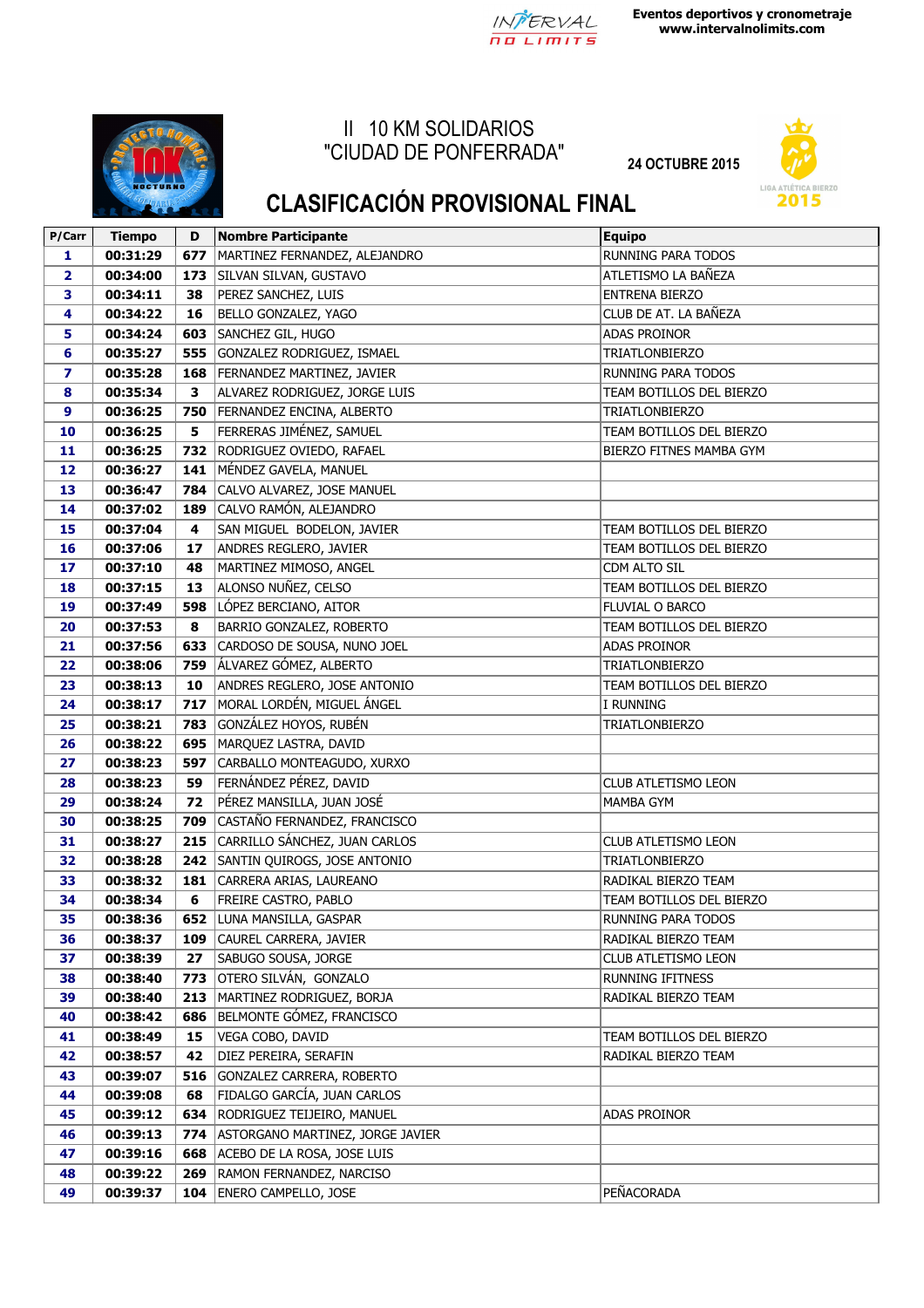| 50       | 00:39:38             |            | 745 CARBAJO HERNANDEZ, TONY                      |                           |
|----------|----------------------|------------|--------------------------------------------------|---------------------------|
| 51       | 00:39:40             |            | 716   OVALLE FIERRO, ROBERTO                     | <b>TVITEC RUNNING</b>     |
| 52       | 00:39:44             |            | 159 GONZÁLEZ GONZÁLEZ, JUAN JOSÉ                 | MAMBA GYM                 |
| 53       | 00:39:56             |            | 758   FERNANDEZ NIEVES, JOSE                     | REAL CLUB CELTA ATLETISMO |
| 54       | 00:40:03             |            | 607   MORAN ALVAREZ, LUIS                        | PARRA SPORT RUNNING       |
| 55       | 00:40:08             |            | 666 ALVAREZ BODELON, LUIS ANGEL                  |                           |
| 56       | 00:40:13             |            | 208   AGUADO ESTEBANEZ, JORGE                    | RADIKAL BIERZO TEAM       |
| 57       | 00:40:23             |            | 776   FERNANDEZ MARTIN, JULIAN                   |                           |
| 58       | 00:40:26             |            | 183 ENRIQUEZ BLANCO, JAVI                        | RADIKAL BIERZO TEAM       |
| 59       | 00:40:26             |            | 765   PRADO GONZALEZ, MANUEL                     | MAMBA GYM                 |
| 60       | 00:40:28             |            | 795   LOPEZ FERNANDEZ, JOSE ALBERTO              | F.B.ATLETISMO             |
| 61       | 00:40:28             |            | 238 RUBIO YEBRA, ALVARO                          | RADIKAL BIERZO TEAM       |
| 62       | 00:40:30             |            | 751 GOMEZ MUÑIZ, AURELIO                         |                           |
| 63       | 00:40:30             |            | 764   DA ROSA PASCUAL, VANESA                    |                           |
| 64       | 00:40:36             |            | 733 SANTALLA YEBRA, DANIEL                       | RADIKAL BIERZO TEAM       |
| 65       | 00:40:38             |            | 708 GARCÍA MORENO, SAÚL                          |                           |
| 66       | 00:40:38             | 185        | VILLAR MARTINEZ, CARLOS                          | RADIKAL BIERZO TEAM       |
| 67       | 00:40:55             |            | 746 GARRIDO BUJAN, LUCIANO                       |                           |
| 68       | 00:40:57             | 127        | DIEZ LOZANO, JORGE                               | <b>TRAIL LAS VENTAS</b>   |
| 69       | 00:40:57             |            | 121   TEIGA, DEIBI CHALANA                       | TRAIL LAS VENTAS          |
| 70       | 00:41:03             |            | 664 DIZ BLANCO, TOMÁS                            | RUNNING PARA TODOS        |
| 71       | 00:41:13             |            | 616 SANCHEZ INGELMO, PEDRO                       | BIERZO TODO DEPORTE       |
| 72       | 00:41:33             |            | 800 LÓPEZ BERCIANO, BORJA                        | FLUVIAL O BARCO           |
| 73       | 00:41:34             |            | 169 SUAREZ NUEVO, RUBEN                          | RADIKAL BIERZO TEAM       |
| 74       | 00:41:34             |            | 620   LOPEZ DIAZ, MANUEL ANGEL                   | SALTAPRAOS FABERO         |
| 75       | 00:41:36             |            | 624 GÓMEZ DE RAMÓN DE LEÓN, JESÚS                |                           |
| 76       | 00:41:37             |            | 237 BUELTA FERRERAS, MARCELO                     |                           |
| 77       | 00:41:38             |            | 118 GONZALEZ FERNANDEZ, FRANCISCO MANUEL         | CLUB AT. LA BAÑEZA        |
| 78       | 00:41:50             | 37         | ESCUREDO FERREIRO, JUAN JOSÉ                     | BIERZO TODO DEPORTE       |
| 79       | 00:41:51             | 11         | RODRIGUEZ PEREZ, MARIA BEATRIZ                   | TEAM BOTILLOS DEL BIERZO  |
| 80       | 00:41:56             | 747        | BOMBIN VELASCO, ROBERTO                          |                           |
| 81       | 00:42:09             |            | 235 RUBIO FONTAL, JOSE                           |                           |
| 82       | 00:42:13             |            | 175 PARRA RODRÍGUEZ, FELIX                       | SPORT RUNNING             |
| 83       | 00:42:31             |            | 155 BENAVIDES CABEZAS, ADRIAN                    | RADIKAL BIERZO TEAM       |
| 84       | 00:42:40             |            | 707   RODRIGUEZ BAHAMONDE, JOSE ANTONIO          |                           |
| 85       | 00:42:44             |            | 194   VAZQUEZ PENA, MARCOS                       | KALENTADAS TRAIL RUNNING  |
| 86       | 00:42:47             |            | 253 ABELLA GONZALEZ, ALBERTO                     | RADIKAL BIERZO TEAM       |
| 87       | 00:42:48             |            | 719 SÁNCHEZ SILVÁN, ÁLVARO                       |                           |
| 88<br>89 | 00:42:51<br>00:42:52 | 247<br>760 | RUIZ ZUMEL, JUAN CARLOS<br>LOPEZ IGLESIAS, OSCAR |                           |
| 90       | 00:42:57             | 798        | BERCIANO PUENTE, VALDEMAR                        | FLUVIAL O BARCO           |
| 91       | 00:42:59             | 209        | GONZALEZ ACEA, JUDA                              | CLUB ATLETISMO LEON       |
| 92       | 00:43:02             | 744        | BARREALES PINTO, JOSE ANTONIO                    | KALENTADAS TRAIL RUNNING  |
| 93       | 00:43:07             | 35         | RAMOS CALVO, PEDRO                               | BIERZO TODO DEPORTE       |
| 94       | 00:43:07             |            | 266   RODRIGUEZ CABALEIRO, JONATAN               |                           |
| 95       | 00:43:07             |            | <b>500</b> LOPEZ LOPEZ, CRISTINA                 | EQUILIBRIUM SPORT CENTER  |
| 96       | 00:43:08             |            | 191   NOVO CASCALLANA, IVAN                      |                           |
| 97       | 00:43:10             |            | 572 CALLEJA CARRETE, JORGE                       |                           |
| 98       | 00:43:14             | 180        | <b>GUERRA LOPEZ, FERNANDO</b>                    | EQUILIBRIUM SPORT CENTER  |
| 99       | 00:43:20             | 663        | ARES FARPON, FABIO                               |                           |
| 100      | 00:43:30             | 687        | GONZALEZ JUAN, DANIEL                            |                           |
| 101      | 00:43:30             | 32         | REGUERO FERNÁNDEZ, PEDRO JOSE                    | BEER RUNNERS PONFERRADA   |
| 102      | 00:43:31             | 590        | OVALLE DE LA SIERRA, ABELARDO                    | RADIKAL BIERZO TEAM       |
| 103      | 00:43:41             |            | 661   ALVAREZ BARREIRO, JUAN JOSE                |                           |
| 104      | 00:43:57             |            | 513 OTERO VUELTA, MANOLO                         | BEER RUNNERS PONFERRADA   |
| 105      | 00:44:00             |            | 794   CORTES OLANO, FITO                         | <b>TROTADAS</b>           |
|          |                      |            |                                                  |                           |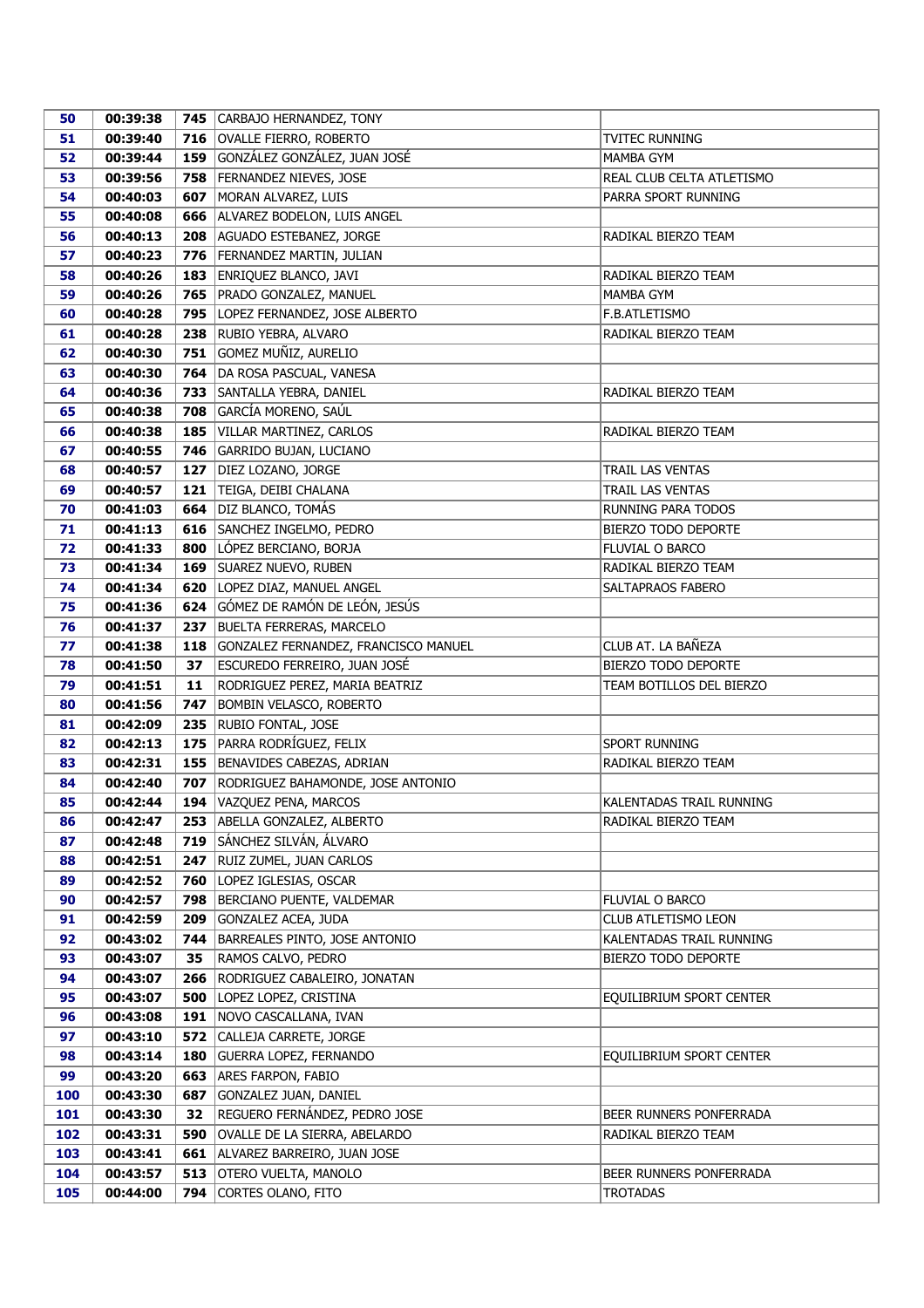| 106 | 00:44:00 |     | 731 CELA FERNÁNDEZ, RICARDO           | ADAS PROINOR             |
|-----|----------|-----|---------------------------------------|--------------------------|
| 107 | 00:44:00 |     | 726   PELAEZ ALVAREZ, DAVID           |                          |
| 108 | 00:44:01 |     | 260 ROMERO RODRIGUEZ, SERGIO          |                          |
| 109 | 00:44:05 |     | 515   DE CELIS PUENTE, FERNANDO       | BEER RUNNERS PONFERRADA  |
| 110 | 00:44:06 |     | 728 NISTAL PUERTO RICO, LUÍS          | CORRO POR TI             |
| 111 | 00:44:09 |     | 632 RUIZ REY, DAVID                   |                          |
| 112 | 00:44:19 |     | 737   OVIEDO VEGA, RAMIRO             | BEER RUNNERS PONFERRADA  |
| 113 | 00:44:20 |     | 775 NAVARRO CONDE, FERNANDO           |                          |
| 114 | 00:44:22 |     | 766 HONRUBIA FERNANDEZ, MANUEL JOSE   |                          |
| 115 | 00:44:22 |     | 667 RODERO LOZANO, FRANCISCO JAVIER   |                          |
| 116 | 00:44:25 |     | 786   DOSANTOS LUIS, IVÁN             | ATLETISMO RUA            |
| 117 | 00:44:27 |     | 216 LINARES GONZÁLEZ, JESÚS           | CLUB ATLETISMO LEON      |
| 118 | 00:44:30 |     | 151   MERILLAS MARTINEZ, JESUS        |                          |
| 119 | 00:44:31 |     | 742   GIL VALLE, TINO                 |                          |
| 120 | 00:44:31 | 701 | GARCIA NIETO, JUAN MANUEL             |                          |
| 121 | 00:44:36 | 684 | GARCIA GONZALEZ, ADRIAN               | RADIKAL BIERZO TEAM      |
| 122 | 00:44:42 |     | 176   SALGADO DOCAMPO, JOSE ANTONIO   | CLUB ATLETISMO LEON      |
| 123 | 00:44:44 | 252 | FERNANDEZ MARTINEZ, CARLOS            | RADIKAL BIERZO TEAM      |
| 124 | 00:44:45 | 34  | ESTIGARRIBIA, MIRNA                   | MAMBA GYM                |
| 125 | 00:44:50 | 139 | MEIRIÑO FILGUEIRA, CARLOS             | BIERZO TRIMAN            |
| 126 | 00:44:55 |     | 606 RODRIGUEZ DIEZ, ANDRES            | PARRA SPORT RUNNING      |
| 127 | 00:44:56 |     | 635 ALVAREZ RODRIGUEZ, MANUEL         |                          |
| 128 | 00:45:01 |     | 662   VARGAS VALDUEZA, JUAN FRANCISCO | RUNNING PARA TODOS       |
| 129 | 00:45:01 |     | 217 NAVARRO BLANCO, OMAR              | RADIKAL BIERZO TEAM      |
| 130 | 00:45:01 | 797 | GONZALEZ RIOS, JOSE                   | RADIKAL BIERZO TEAM      |
| 131 | 00:45:07 | 690 | <b>BLANCO VEGA, CARLOS</b>            |                          |
| 132 | 00:45:12 |     | 734   LOPEZ ZAMORA, JUAN MANUEL       | <b>TRIATLONBIERZO</b>    |
| 133 | 00:45:25 |     | 715   OVALLE PRADA, HUGO              | <b>TVITEC RUNNING</b>    |
| 134 | 00:45:27 | 558 | SACRISTÁN MARTIN, TOMAS               | C.D. SPORTING SEGOVIA    |
| 135 | 00:45:30 | 240 | SUAREZ FERNANDEZ, PABLO               |                          |
| 136 | 00:45:37 |     | 134 CEBRIRO LOPEZ, VICTORIA           | RADIKAL BIERZO TEAM      |
| 137 | 00:45:37 |     | 190   MARTIN DEL POZO, ROBERTO        | RADIKAL BIERZO TEAM      |
| 138 | 00:45:38 |     | 505   PEREZ CUADRADO, LAURA           |                          |
| 139 | 00:45:42 | 249 | <b>GUERRERO CAMPILLO, MARCOS</b>      | RADIKAL BIERZO TEAM      |
| 140 | 00:45:49 | 250 | ALVAREZ RODRIGUEZ, ENRIQUE            | RADIKAL BIERZO TEAM      |
| 141 | 00:45:52 |     | 502 BELLO BLANCO, LORENA              | LOS CANTINEROS           |
| 142 | 00:45:57 | 637 | COBO BLANCO, FRANCISCO                |                          |
| 143 | 00:45:57 |     | 604 SANTAMARIA LOPEZ, DANIEL          |                          |
| 144 | 00:45:59 |     | 615   MORAN GARDA, FABIO              | RADIKAL BIERZO TEAM      |
| 145 | 00:46:11 | 790 | MAYOR CEREIJO, SERGIO                 | I RUNNING                |
| 146 | 00:46:11 |     | 522 CRESPO LÓPEZ, RUBÉN               |                          |
| 147 | 00:46:12 |     | 613 GONZALEZ SANCHEZ, JAIRO           | RADIKAL BIERZO TEAM      |
| 148 | 00:46:21 | 706 | URIA SANTAMARINA, MIGUEL ANGEL        |                          |
| 149 | 00:46:26 | 7   | <b>ENRRIQUEZ RODRIGUEZ, EMILIO</b>    | TEAM BOTILLOS DEL BIERZO |
| 150 | 00:46:26 |     | 741 FERNÁNDEZ VAZQUEZ, FERNANDO       | ASFIXIA TOTAL            |
| 151 | 00:46:28 |     | 595   FERNANDEZ COLINAS, SANTIAGO     | RUNNING PARA TODOS       |
| 152 | 00:46:29 | 676 | ARIAS ARIAS, JOSÉ RAMON               | RUNNING PARA TODOS       |
| 153 | 00:46:31 | 739 | LOPEZ MARQUES, PABLO                  | CLUB ATLETISMO LOSADA    |
| 154 | 00:46:38 | 644 | <b>GARNHAM, ELEANOR LOUISE</b>        |                          |
| 155 | 00:46:41 | 241 | <b>GARCIA LOPEZ, DIEGO</b>            |                          |
| 156 | 00:46:44 | 243 | PEREZ MARTINEZ, JAVIER                |                          |
| 157 | 00:46:45 |     | 246 NÚÑEZ CARRAL, JORGE               |                          |
| 158 | 00:46:50 |     | 702 GARCIA NIETO, JORGE               |                          |
| 159 | 00:46:51 |     | 202 ALVAREZ RUBIAL, EDUARDO           | EQUILIBRIUM SPORT CENTER |
| 160 | 00:46:59 |     | 116   RODRIGUEZ BECERRA, FERNANDO     | RUNNING PARA TODOS       |
| 161 | 00:47:01 | 788 | MARTINEZ GALLEGO, ALBERTO             |                          |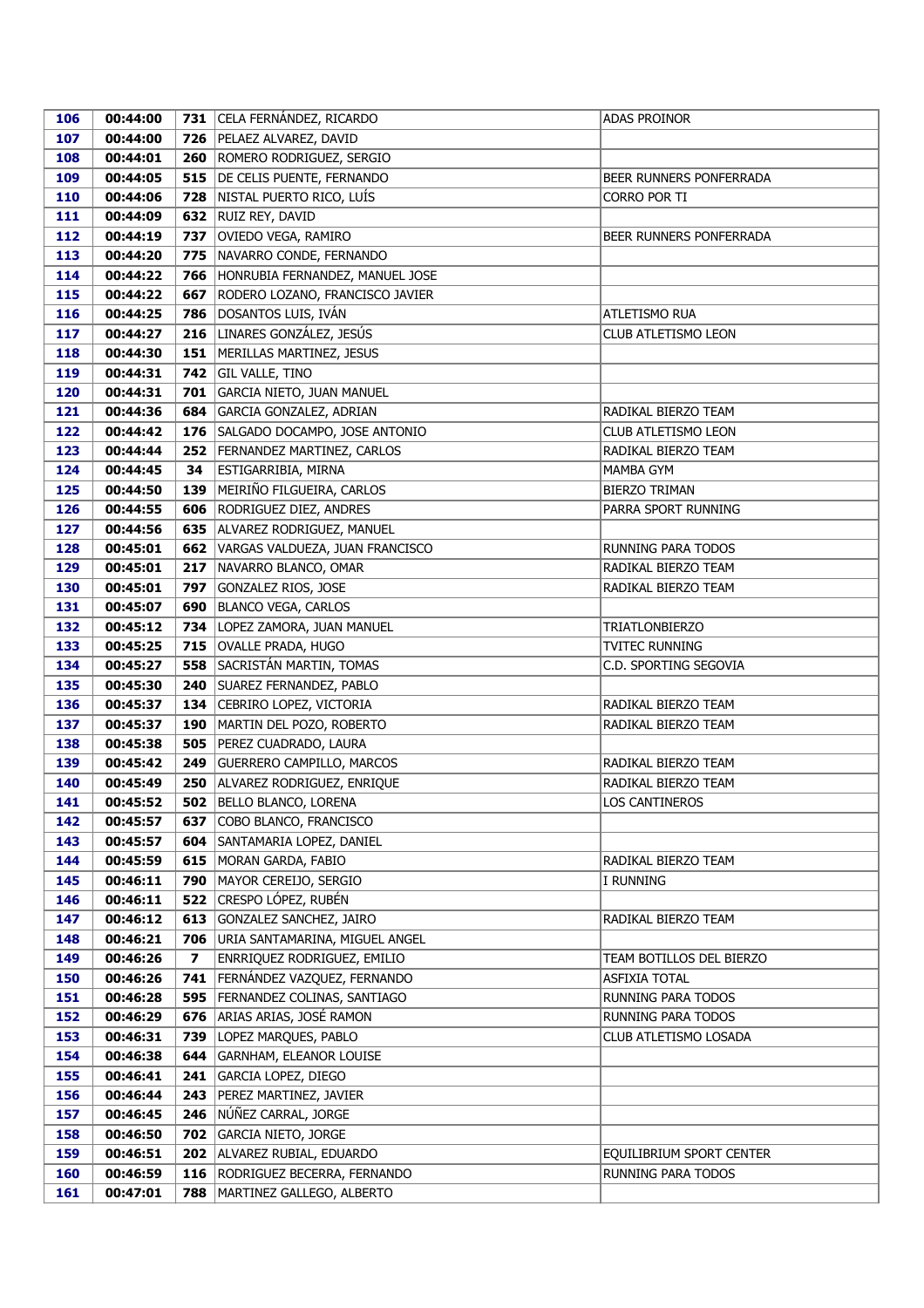| 162        | 00:47:03             |     | 108   MORAN PEREIRA, ANA                                         | RADIKAL BIERZO TEAM      |
|------------|----------------------|-----|------------------------------------------------------------------|--------------------------|
| 163        | 00:47:03             |     | 131 FERNANDEZ HERRERA, LUIS                                      | RADIKAL BIERZO TEAM      |
| 164        | 00:47:03             |     | 713 GARCIA ANTOLIN, CARLOS                                       | RADIKAL BIERZO TEAM      |
| 165        | 00:47:05             |     | 165 RODRÍGUEZ ÁLVAREZ, DANIEL                                    | EQUILIBRIUM SPORT CENTER |
| 166        | 00:47:06             |     | 192   PARDO ARIAS, JORGE                                         | TITANES DEL SIL          |
| 167        | 00:47:09             | 623 | FERNANDEZ SANTIN, SAUL                                           |                          |
| 168        | 00:47:14             | 787 | MARTINEZ GALLEGO, ALEJANDRO                                      |                          |
| 169        | 00:47:14             |     | 581   ALVAREZ CARBALLO, FRANCISCO JAVIER                         |                          |
| 170        | 00:47:25             |     | 712 ALVAREZ TAJAN, ANTONIO                                       |                          |
| 171        | 00:47:29             | 723 | UDAONDO CASCANTE, LUIS FERNANDO                                  |                          |
| 172        | 00:47:30             |     | 772   NISTAL NISTAL, DAVID                                       | <b>CUBILLOS</b>          |
| 173        | 00:47:46             | 79  | VIDAL VALLE, JUAN                                                | KALENTADAS TRAIL RUNNING |
| 174        | 00:47:46             | 769 | CABRERA TERRON, FRANCISCO JAVIER                                 |                          |
| 175        | 00:47:46             |     | 200 LOPEZ APARICIO, ISMAEL                                       | KALENTADAS TRAIL RUNNING |
| 176        | 00:47:48             |     | 528   LOPEZ CASTRO, OSCAR                                        |                          |
| 177        | 00:47:52             | 771 | CUELLAS GARCIA, RUBEN                                            | <b>CUBILLOS</b>          |
| 178        | 00:48:06             | 30  | PUERTO MARQUES, CARLOS                                           | BEER RUNNERS PONFERRADA  |
| 179        | 00:48:10             | 753 | VELASCO CORRAL, MIGUEL ÁNGEL                                     |                          |
| 180        | 00:48:10             | 574 | TRASEIRA RODRIGUEZ, ISMAEL                                       |                          |
| 181        | 00:48:11             | 576 | <b>RODRIGUEZ MARTINEZ, JESUS</b>                                 |                          |
| 182        | 00:48:22             | 755 | VAZQUEZ VIERA, IGNACIO                                           | <b>BADANA</b>            |
| 183        | 00:48:23             | 263 | GARCIA FERNANDEZ, MARTA                                          |                          |
| 184        | 00:48:33             | 230 | PANTOJA CAMACHO, ANTONIO JESUS                                   |                          |
| 185        | 00:48:36             |     | 163 RUIZ CABEZON, IÑIGO                                          |                          |
| 186        | 00:48:45             | 599 | FERNÁNDEZ GONZÁLEZ, XIOMAR MANUEL                                |                          |
| 187        | 00:48:46             | 669 | FERNÁNDEZ BLANCO, LUCÍA                                          |                          |
| 188        | 00:48:52             |     | 171 JUAN MARTINEZ, MARTA                                         | EQUILIBRIUM SPORT CENTER |
| 189        | 00:49:11             | 727 | MÉNDEZ GONZÁLEZ, MIRYAM                                          | RADIKAL BIERZO TEAM      |
| 190        | 00:49:16             | 251 | GONZALEZ FERNADEZ, GILBERTO                                      |                          |
| 191        | 00:49:24             | 239 | <b>RUBIO YEBRA, JORGE</b>                                        | RADIKAL BIERZO TEAM      |
| 192        | 00:49:29             | 611 | VILLAMARIN REY, LUIS                                             |                          |
| 193        | 00:49:31             | 699 | MORETE GONZALEZ, RAUL                                            |                          |
| 194        | 00:49:32             | 28  | ALVAREZ TRAPERO, MERCHE                                          | BEER RUNNERS PONFERRADA  |
| 195        | 00:49:34             |     | 789 LIQUETE MEDRANO, LOURDES                                     | BEER RUNNERS PONFERRADA  |
| 196        | 00:49:34             |     | 264   DOCAMPO RODRIGUEZ, FRANCISCO JAVIER                        |                          |
| 197<br>198 | 00:49:35<br>00:49:43 | 519 | 236 GONZALEZ SOARES, ANGELA<br><b>CUBELOS PEREZ, JUAN CARLOS</b> | BIERZO FITNES MAMBA GYM  |
| 199        | 00:49:47             | 685 | MARTINEZ MIMOSO, MARIA                                           | MATAROSA RUNNERS         |
| 200        | 00:49:49             | 770 | GONZALEZ GONZALEZ, CARMEN                                        |                          |
| 201        | 00:49:49             | 740 | MARTÍNEZ FERNÁNDEZ, MIGUEL ÁNGEL                                 | TROTADAS VALDEORRAS      |
| 202        | 00:49:52             | 767 | FERNANDEZ FERNANDEZ, LISARDO                                     |                          |
| 203        | 00:50:15             | 501 | DE JESUS SANTOS, RUTH                                            | BIERZO FITNES MAMBA GYM  |
| 204        | 00:50:21             | 231 | CARBONERO SANCHEZ, IVAN                                          |                          |
| 205        | 00:50:25             | 736 | <b>GARCIA LOPEZ, VICTOR</b>                                      |                          |
| 206        | 00:50:36             |     | 511   PEREZ FERNANDEZ, LUIS                                      |                          |
| 207        | 00:50:36             |     | 510 FERNANDEZ DEL RIO, JOSE MARIA                                |                          |
| 208        | 00:50:37             | 749 | BELTRÁN LAGO, IRENE                                              |                          |
| 209        | 00:50:43             | 614 | SENRA CAAMAÑO, ANA                                               | RADIKAL BIERZO TEAM      |
| 210        | 00:50:56             | 267 | GIRON CLEMENTE, HUGO                                             |                          |
| 211        | 00:51:01             | 658 | LUCAS PARDO, MIGUEL ANGEL                                        |                          |
| 212        | 00:51:02             | 659 | LUCAS PARDO, RUBEN                                               |                          |
| 213        | 00:51:05             | 602 | PÉREZ SÁNCHEZ, LUIS MIGUEL                                       |                          |
| 214        | 00:51:19             | 714 | SIMON SANCHEZ, BEATRIZ                                           |                          |
| 215        | 00:51:20             | 78  | GARCIA RODRIGUEZ, WENCESLAO                                      | KALENTADAS TRAIL RUNNING |
| 216        | 00:51:20             | 144 | GARCIA ROJO, IVAN                                                |                          |
| 217        | 00:51:29             | 757 | VÁZQUEZ GONZÁLEZ, MARCOS                                         | <b>BADANA</b>            |
|            |                      |     |                                                                  |                          |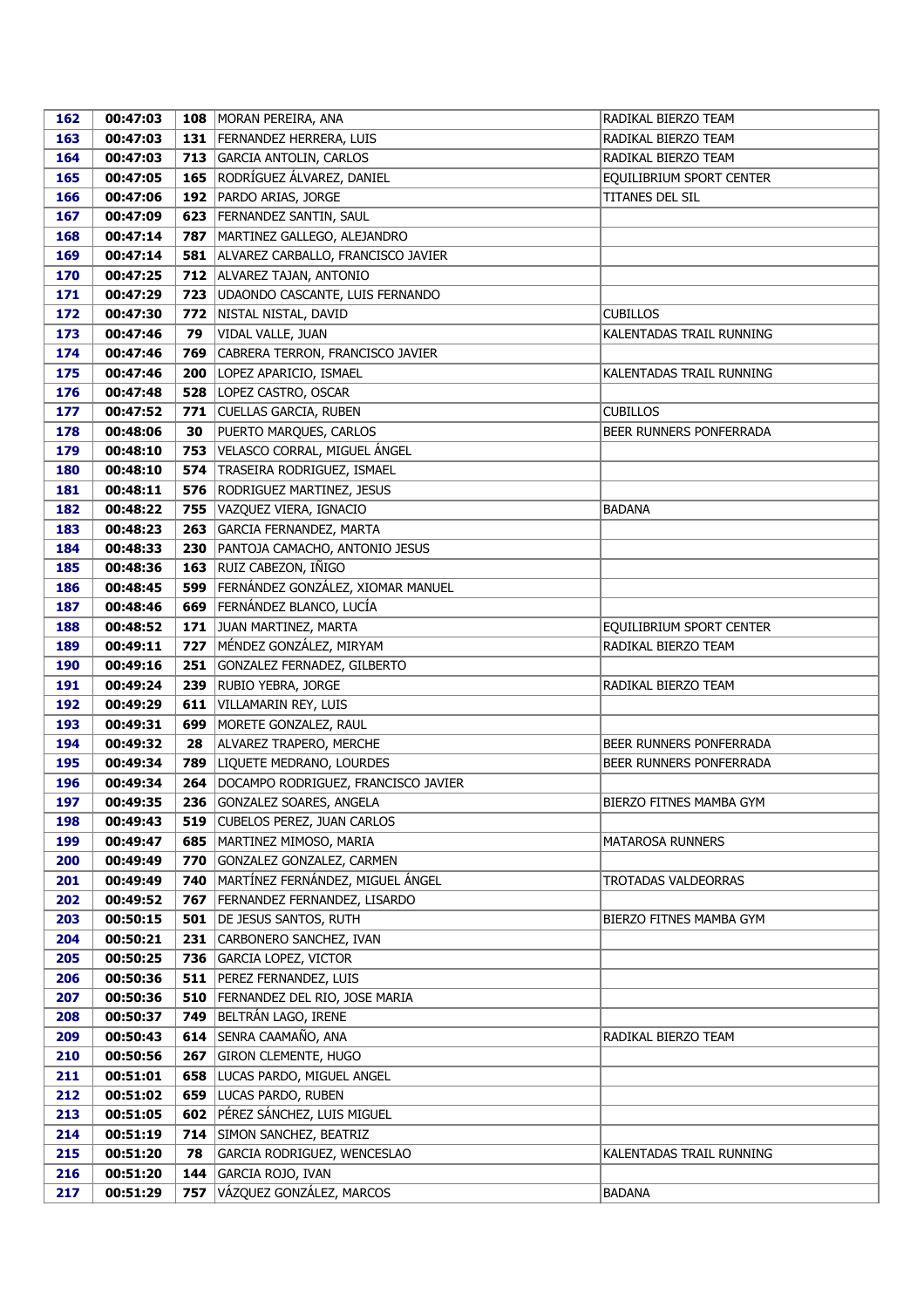| 218 | 00:51:29 |     | 665   BRASA ARIAS, PEDRO           |                          |
|-----|----------|-----|------------------------------------|--------------------------|
| 219 | 00:51:31 | 74  | CASTAÑEDA LENARD, ISABEL           | INT. INTERVAL PONFERRADA |
| 220 | 00:51:32 | 625 | RODRÍGUEZ GARCÍA, DAVID            |                          |
| 221 | 00:51:33 | 703 | FERNÁNDEZ CASTELLANO, JENNIFER     |                          |
| 222 | 00:51:36 | 234 | OTERO CORRAL, SONIA                |                          |
| 223 | 00:51:38 | 254 | MENDO LOPEZ, ROBERTO               |                          |
| 224 | 00:51:39 | 265 | GOMES RABACAL, NICOLAS             |                          |
| 225 | 00:51:39 | 506 | POLANCO MARTIN, JUAN CARLOS        |                          |
| 226 | 00:51:40 | 507 | POLANCO SOBRIN, PABLO              |                          |
| 227 | 00:51:59 |     | 683 GUERRERO MONTES, RUBEN         |                          |
| 228 | 00:52:02 |     | 612 ARIAS ESCUREDO, JULIO          |                          |
| 229 | 00:52:03 |     | 520 VIDAL BALBOA, PEDRO            |                          |
| 230 | 00:52:04 |     | 556 DOMINGUEZ GARCIA, DAVID JAVIER |                          |
| 231 | 00:52:16 |     | 692 ANIDO ARIAS, ÁNGELA            |                          |
| 232 | 00:52:21 |     | 521 LANZÓN GONZÁLEZ, JOSE MANUEL   | C.D. CUETO DEL OSO       |
| 233 | 00:52:24 |     | 782 RIESCO DE CASTRO, SHEILA       | UVEO <sub>2</sub>        |
| 234 | 00:52:24 | 781 | <b>BALBOA GARCIA, JAVIER</b>       | UVEO <sub>2</sub>        |
| 235 | 00:52:36 | 124 | LOPEZ RODRIGUEZ, DANIEL            | <b>UST</b>               |
| 236 | 00:52:36 | 680 | RODRÍGUEZ GRANJA, MERCEDES         |                          |
| 237 | 00:52:55 |     | 232 LLAMAS CRESPO, MARIO           |                          |
| 238 | 00:53:04 |     | 780 CASTELLANO CASAS, JULIAN       |                          |
| 239 | 00:53:08 |     | 268   FERNANDEZ PACIOS, GUADALUPE  |                          |
| 240 | 00:53:10 | 796 | <b>GIRON MARTINEZ, NURIA</b>       | RADIKAL BIERZO TEAM      |
| 241 | 00:53:10 | 187 | PEREIRA RODRIGUEZ, IRIA            | RADIKAL BIERZO TEAM      |
| 242 | 00:53:13 | 648 | BERECIARTUA AROCENA, RAMON         |                          |
| 243 | 00:53:27 | 517 | GARCÍA DÍEZ, BERTA                 | INT. INTERVAL PONFERRADA |
| 244 | 00:53:30 |     | 768   RODRIGUEZ SANCHEZ, RAQUEL    |                          |
| 245 | 00:53:30 | 197 | FREIJO BELLO, JOSE LUIS            | <b>EAT</b>               |
| 246 | 00:53:30 | 704 | LIÑARES FERNANDEZ, ROBERTO         | ROBER PELUQUEROS         |
| 247 | 00:53:34 | 743 | REVUELTA MÉNDEZ, CARLOS            | <b>TROTADAS</b>          |
| 248 | 00:53:51 |     | 244   MAJO SANTAMARIA, CARLOS      |                          |
| 249 | 00:53:56 | 31  | SANTAMARIA RODRIGUEZ, JORGE        | BEER RUNNERS PONFERRADA  |
| 250 | 00:53:56 | 698 | GARCIA AGUIRRE, JESUS VICENTE      |                          |
| 251 | 00:54:13 | 530 | BELLINO ESTEBAN, DAVID             |                          |
| 252 | 00:54:13 |     | 553   PEREZ SANTAMARIA, MARI MAR   |                          |
| 253 | 00:54:49 |     | 762 GARCIA ABELLA, BLANCA          | CROSSFIT PONFERRADA      |
| 254 | 00:54:53 | 799 | FIGUEROA PEREZ, RAFAEL             | <b>FTRAINERS</b>         |
| 255 | 00:54:54 | 791 | RÁBANO PÉREZ, VANESA               |                          |
| 256 | 00:54:59 | 60  | MARTINEZ ALFONSO, ANA              | EQUILIBRIUM SPORT CENTER |
| 257 | 00:55:01 | 262 | VIDAL GARCIA, MANUEL               |                          |
| 258 | 00:55:02 |     | 718 SOUTO SILVA, MARIA JOSÉ        | I RUNNING                |
| 259 | 00:55:02 |     | 691 CEREIJO ARIAS, ELVIRA          |                          |
| 260 | 00:55:07 |     | 583   LAGO LOURIDO, ANTIA          |                          |
| 261 | 00:55:14 |     | 622 FERNANDEZ SANTIN, YAGO         |                          |
| 262 | 00:55:16 | 248 | GONZALEZ LORENZO, Mª ANGELES       |                          |
| 263 | 00:55:17 | 518 | CAMPOS MONTEAGUDO, CARMEN          |                          |
| 264 | 00:55:17 | 270 | ROMERO FERNANDEZ, EDUARDO          |                          |
| 265 | 00:55:22 | 693 | GARCÍA REGUERA, BALBINO            |                          |
| 266 | 00:55:23 | 694 | GARCÍA REGUERA, JOSÉ MANUEL        |                          |
| 267 | 00:56:24 | 642 | VARGAS VERAS, CARLA                |                          |
| 268 | 00:56:47 | 777 | FERNANDEZ RAMOS, EDUARDO           | NO HAY GUEVOS TIN        |
| 269 | 00:56:47 | 779 | RODRÍGUEZ RODRÍGUEZ, LUISMI        | NO HAY GUEVOS TIN        |
| 270 | 00:56:48 |     | 212 GUTIERREZ ABELLA, JAVIER       |                          |
| 271 | 00:56:48 | 233 | MORAN ALVAREZ, DANIEL              | ROBER PELUQUEROS         |
| 272 | 00:56:55 |     | 261 ALVAREZ LOPEZ, PABLO           |                          |
| 273 | 00:56:57 | 763 | VARELA TIMAS SUARES, ALSIRA        |                          |